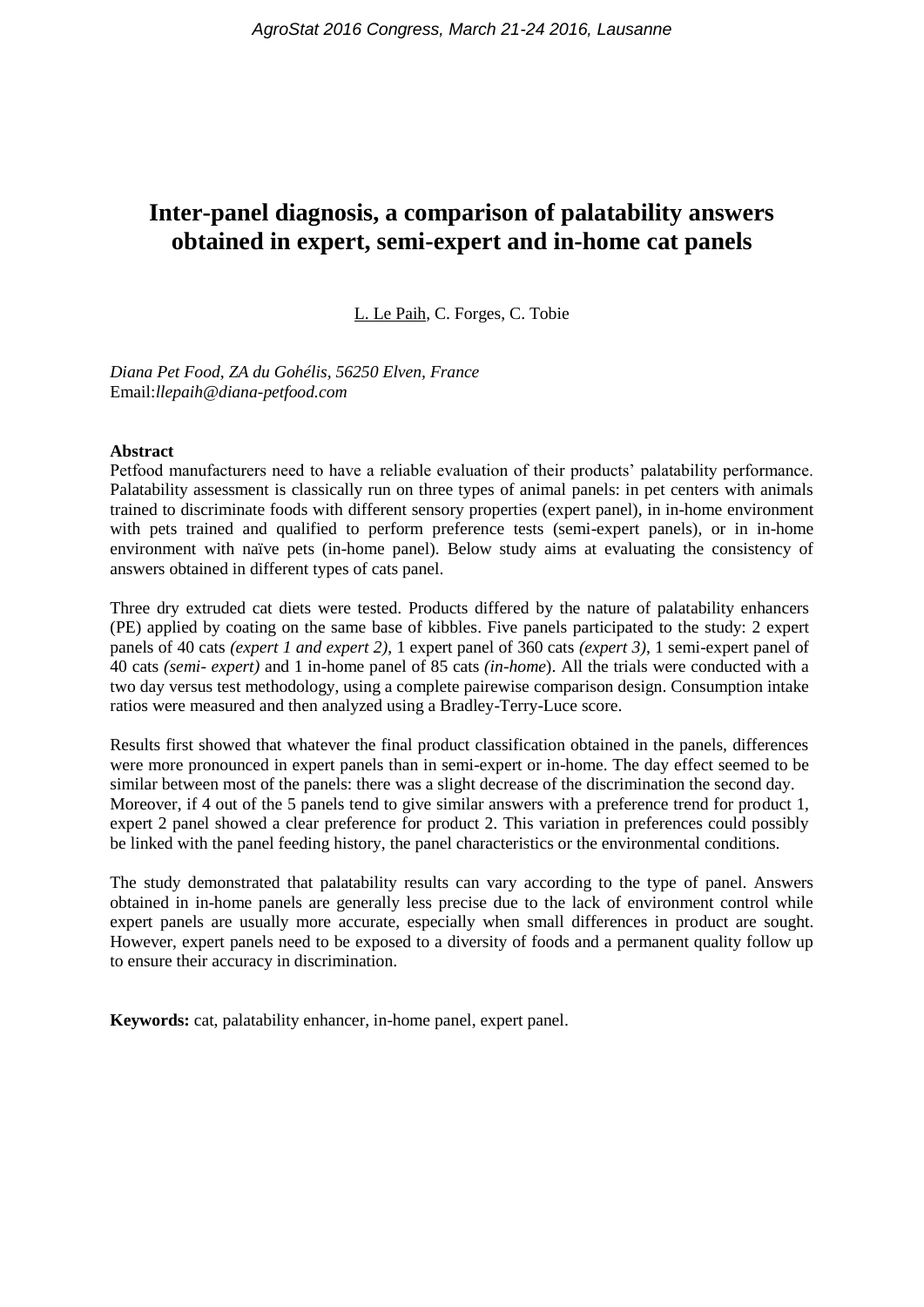## 1. Introduction

Palatability can be defined by the capacity of a food or an ingredient to attract pet and stimulate its appetite, to motivate him to eat the food and to satisfy him during consumption.

In order to guide their developments and ensure successful launches, pet food manufacturers need a reliable evaluation of their products' palatability performance. When conducted properly, palatability testing is a useful scientific and marketing tool that can provide necessary information in order to make strategic decisions related to product development, formula optimization and positioning versus competitors.

Based on the type of information needed, different pet populations can be tested to assess their preference and acceptance for different food products.

Palatability evaluation is classically run on three types of animal panels:

- Expert panel : in pet centers with animals trained to discriminate foods with different sensory properties, on a daily basis
- Semi-expert : in-home environment with pets trained and qualified to regularly perform preference tests
- In-home panel : in-home environment with naïve pets performing occasional tests

Present study aimed at evaluating the reliability of answers obtained when testing the same cat foods in these 3 categories of panels.

## 2. Materials & Methods

Three nutritionally balanced dry extruded cat diets (P1, P2 and P3), only differing by the palatability enhancers (PE) used in top coating, were used to compare the answer obtained in 5 cat panels : 3 expert panels (expert 1, expert 2 and expert 3), 1 semi-expert panel and 1 in-home panel (in-home). To ensure statistical robustness, a minimum of 40 cats were used for the expert and semi-expert panels while the number of cats for the in-home panel was increased to 85 according to consumer studies' good practices. Panels detailed characteristics including the number of cats, the gender distribution, the individual consumption level, and the age and weight of cats were recorded (Table 1) together with panels feeding history.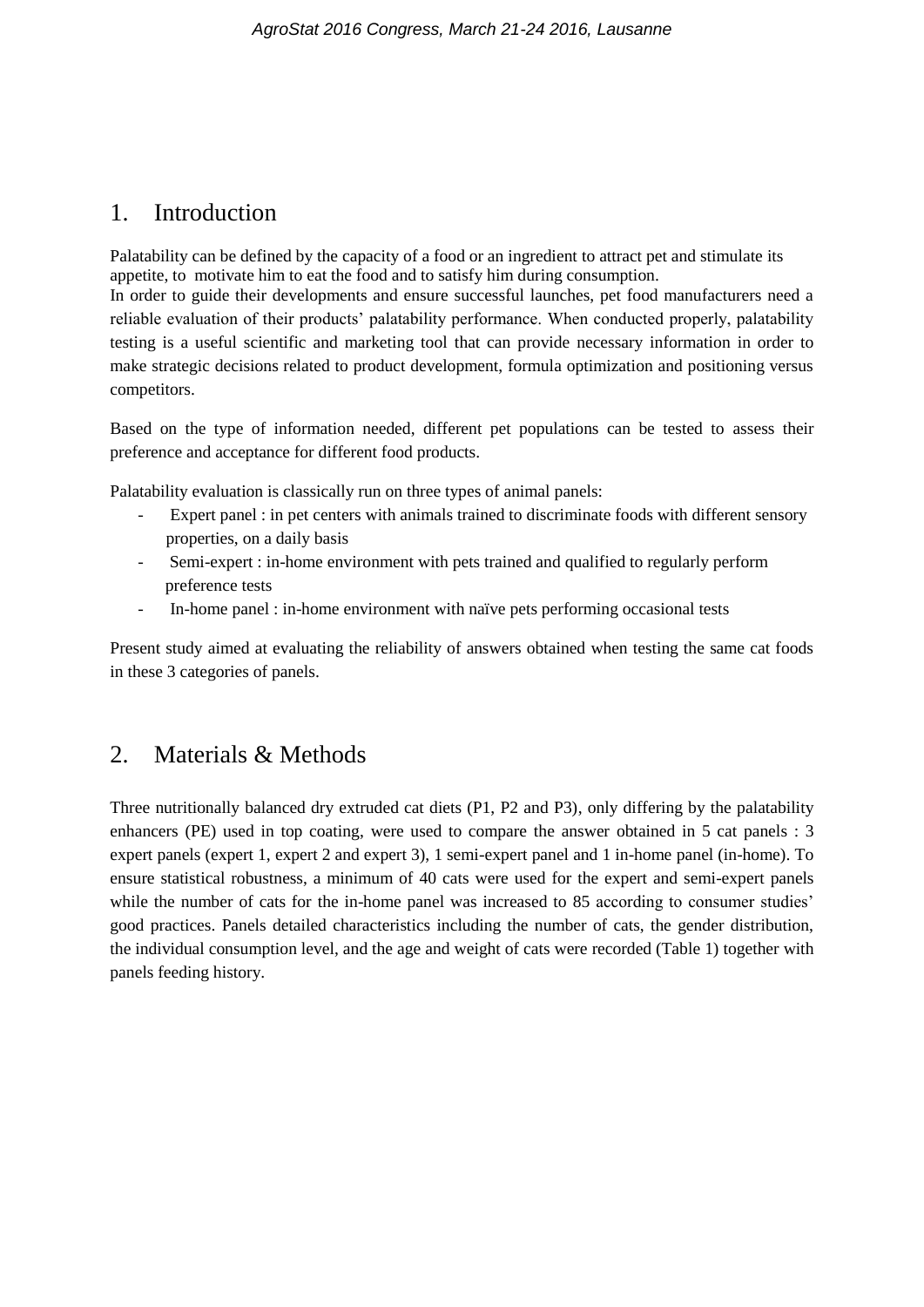#### Table 1: Panels characteristics



Diets palatability assessment was conducted using versus test in all the panels. In this method, two diets are presented simultaneously and the quantities eaten are recorded. The percentage of consumption is classically used to assess preferences [1]. The two-pan test, particularly adapted to highlight small differences [2], enables a ranking between different products.

In the study, tests were repeated on 2 consecutive days in order to evaluate the robustness of the preference. A complete pairewise comparison design was applied and a total of 6 tests were performed by each animal. Consumption intake ratios were measured and analyzed using a Bradley-Terry-Luce (BTL) score in order to rank product according to their palatability perception for each cat panel. Posthoc tests between products were performed, using Least Significant Difference (LSD) tests.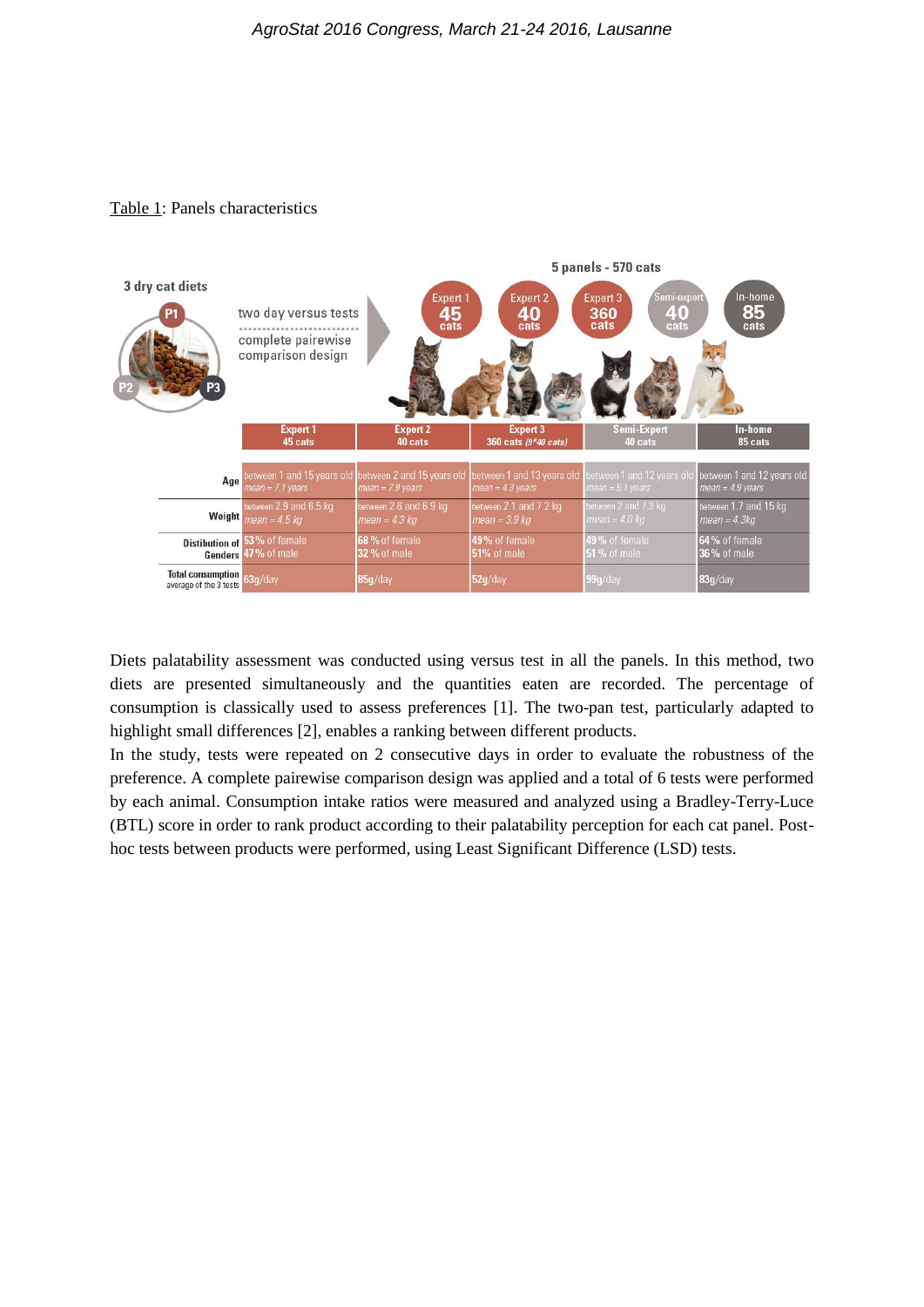### 3. Results & Discussion

Ranking of products with BTL score requires a qualitative data. For each cat, the product with the highest consumption intake was considered as the winner and the other as the looser. Table 2 shows an example of data obtained for the first day test in the semi-expert panel.

Table 2: Example of data for BTL | semi-expert panel | day 1

|                      | Product1 | Product <sub>2</sub> | Product3 |
|----------------------|----------|----------------------|----------|
| Product1             |          | 23                   | 25       |
| Product <sub>2</sub> | 17       |                      |          |
| Product3             | 15       | וזכ                  |          |

|  |  |  | Note : Cell <sub>ij</sub> = number of cats who prefer product i over product j |  |  |
|--|--|--|--------------------------------------------------------------------------------|--|--|
|  |  |  |                                                                                |  |  |

Figure 2 shows the diets ranking obtained in each panel.



Figure 2: BTL scores for the 2 days test of each panel. Significant differences at 5% level are represented in different circles 5% level are represented in different circles

Whatever the final product classification observed in the panels, differences between products scores were more pronounced in expert panels than in semi-expert or in-home ones.

The "day effect" was similar between most of the panels: there was a slight decrease of the difference between products scores the second day, except for the semi-expert panel, which remained steady. This result confirmed the interest to repeat the tests at least on 2 days.